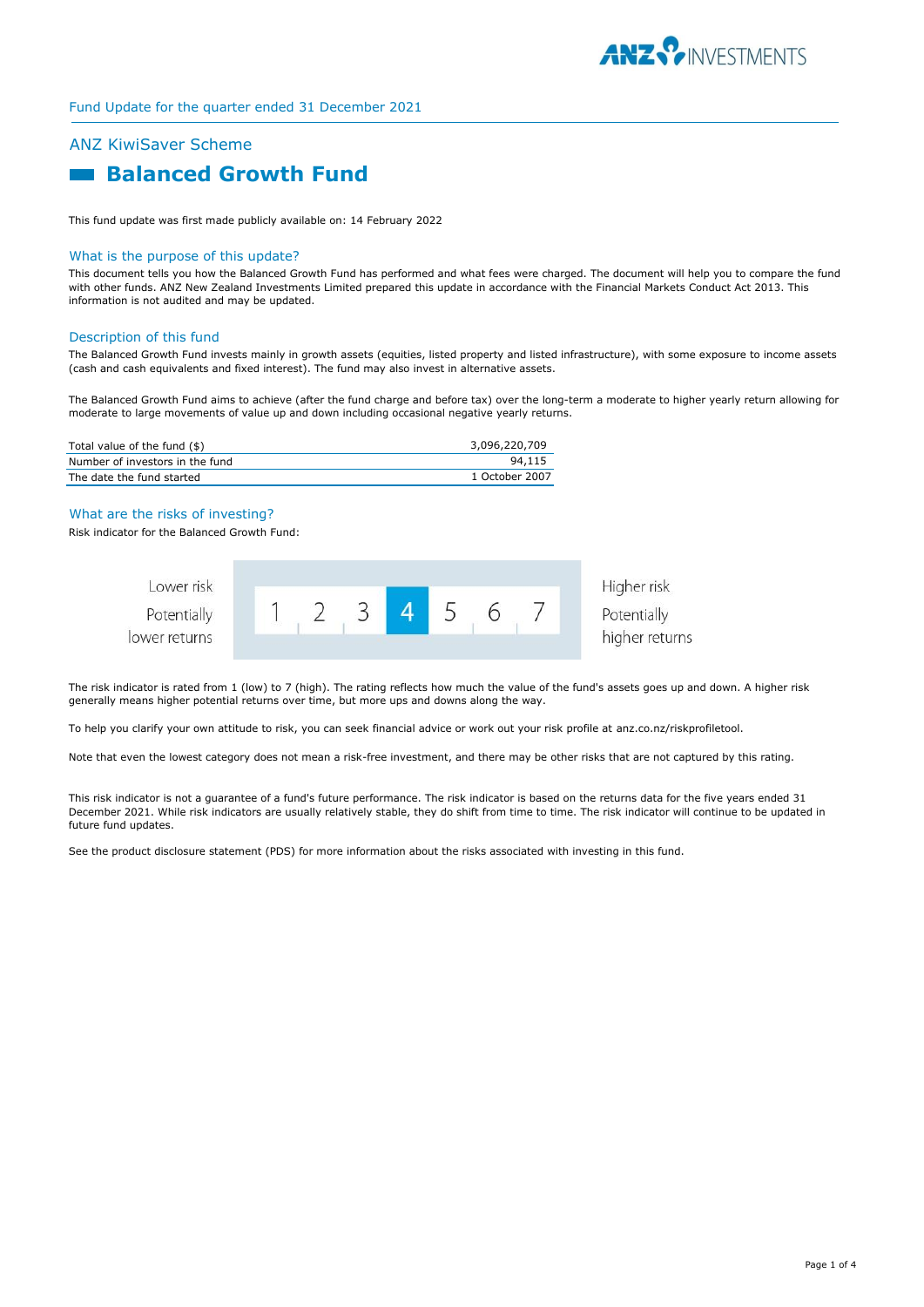#### How has the fund performed?

|                                               | Average over past |           |
|-----------------------------------------------|-------------------|-----------|
|                                               | five years        | Past year |
| <b>Annual return</b>                          |                   |           |
| (after deductions for charges and tax)        | 8.97%             | 11.56%    |
| <b>Annual return</b>                          |                   |           |
| (after deductions for charges but before tax) | 10.09%            | 12.09%    |
| Market index annual return                    |                   |           |
| (reflects no deduction for charges and tax)   | 10.05%            | 11.36%    |

The market index annual return is calculated using the target investment mix and the indices of each asset class.

Additional information about the market index is available in the statement of investment policy and objectives on the offer register at www.discloseregister.companiesoffice.govt.nz.



# **Annual return graph**

This shows the return after fund charges and tax for each of the last 10 years ending 31 March. The last bar shows the average annual return for the last 10 years, up to 31 December 2021.

**Important:** This does not tell you how the fund will perform in the future.

Returns in this update are after tax at the highest prescribed investor rate (PIR) of tax for an individual New Zealand resident. Your tax may be lower.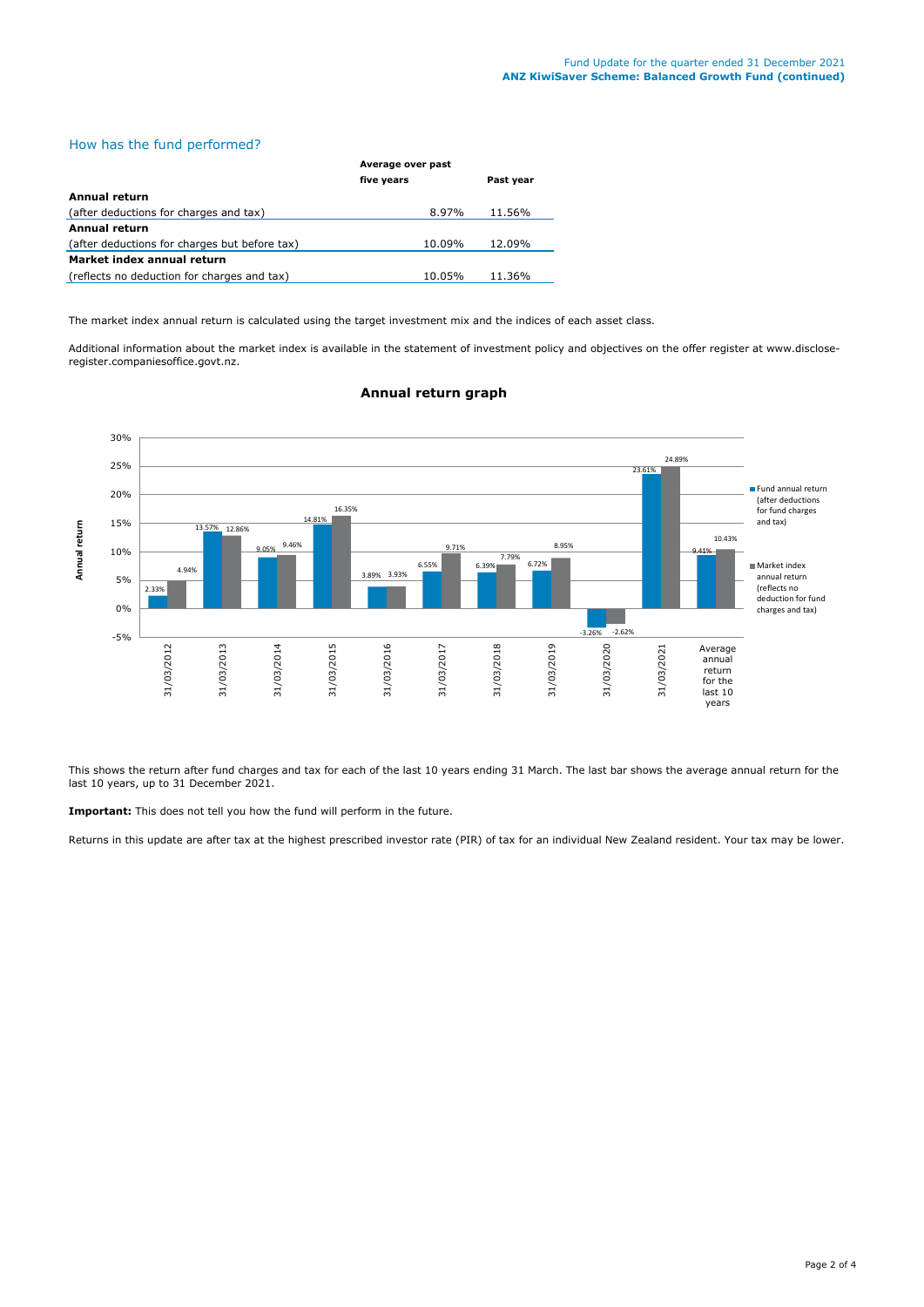# What fees are investors charged?

Investors in the Balanced Growth Fund are charged fund charges. In the year to 31 March 2021 these were:

|                                             | % of net asset value |
|---------------------------------------------|----------------------|
| Total fund charges <sup>1</sup>             | $1.00\%$             |
| Which are made up of:                       |                      |
| Total management and administration charges | $1.00\%$             |
| Including:                                  |                      |
| Manager's basic fee                         | 0.95%                |
| Other management and administration charges | 0.05%                |
| Total performance based fees                | $0.00\%$             |
|                                             |                      |

| Dollar amount per investor  |      |
|-----------------------------|------|
| <b>Other charges</b>        |      |
| Membership fee <sup>2</sup> | \$18 |

Investors are not currently charged individual action fees for specific actions or decisions (for example, for withdrawing from or switching funds). See the PDS for more information about Scheme fees.

Small differences in fees and charges can have a big impact on your investment over the long term.

### Example of how this applies to an investor

Sarah had \$10,000 in the fund at the start of the year and did not make any further contributions. At the end of the year, Sarah received a return after fund charges were deducted of \$1,156 (that is 11.56% of her inital \$10,000). Sarah also paid \$13.50 in other charges. This gives Sarah a total return after tax of \$1,142.50 for the year.

#### What does the fund invest in?

**Actual investment mix<sup>3</sup> Target investment mix<sup>3</sup>**

This shows the types of assets that the fund invests in. This shows the mix of assets that the fund generally intends to invest in.